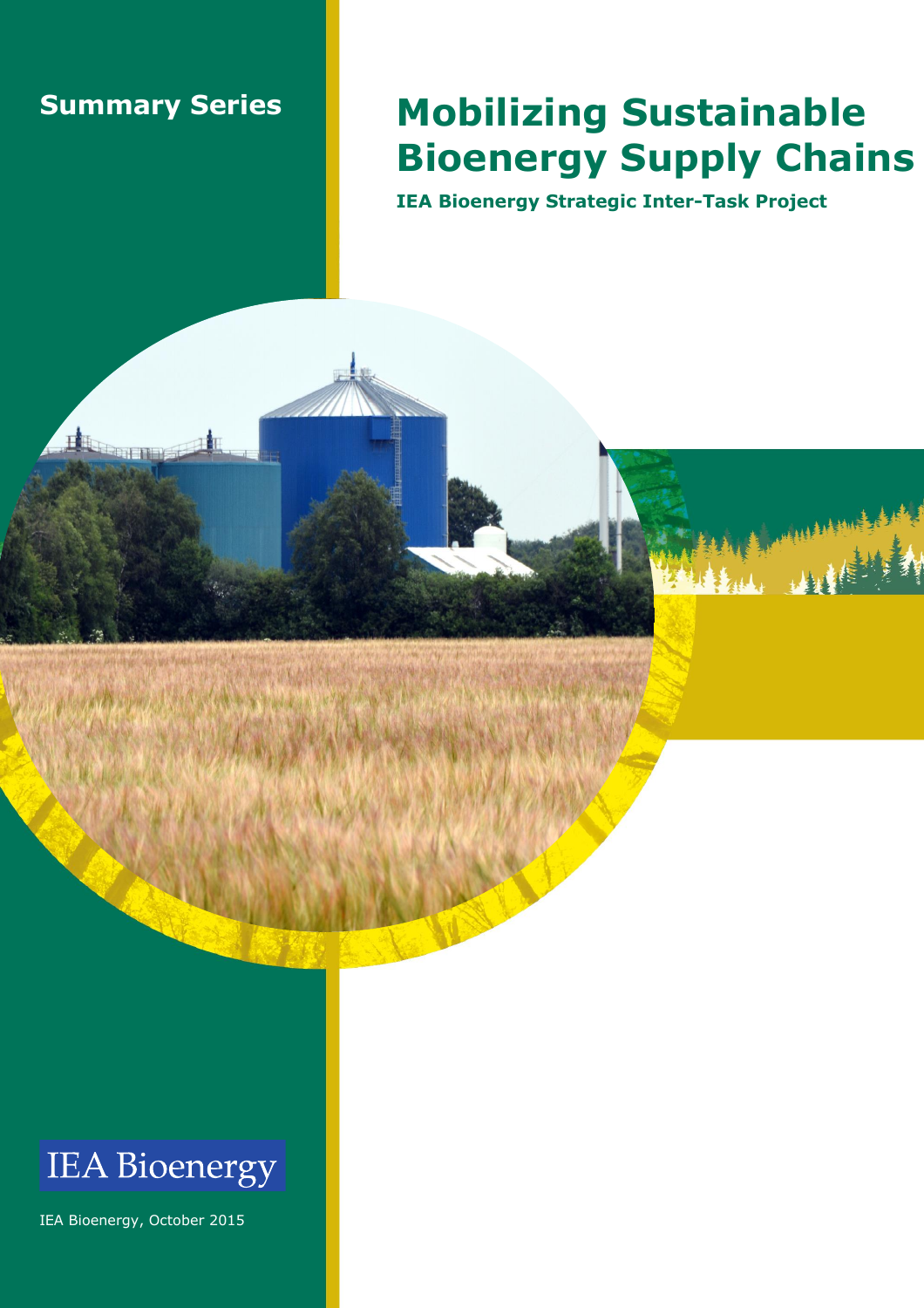# **Mobilizing Sustainable Bioenergy Supply Chains**

### **C.T. Smith, B. Lattimore, G. Berndes, N.S. Bentsen, I. Dimitriou, J.W.A. Langeveld, E. Thiffault (Eds.)**

With contributions of over 70 members of IEA Bioenergy Tasks 37, 38, 39, 40, 42, and 43

## **SUMMARY**

This report is based on the results of a project that analyzed sustainable bioenergy production systems to determine the factors critical to their mobilization through a series of case studies. This work focused on five globally strategically significant bioenergy supply chains representing major global biomes and potential primary and residue supplies:

- forest biomass from temperate and boreal ecosystems;
- agricultural crop residues in Denmark, Canada and the USA;
- regional biogas production from municipal solid waste (MSW), oil palm residues and co-digestion of municipal and agricultural wastes;
- integrating lignocellulosic crops into agricultural landscapes and
- pasture and grassland cultivation in Brazil.

The most prominent driving forces for modern bioenergy expansion on a global scale are political instruments to reduce reliance on non-renewable, imported fuels and to meet GHG reduction targets. The desire for growth of the bioenergy sector is also driven by a number of other factors, including: rural economic development and employment; a need for product diversification in the forest and agricultural sectors; the desire to find innovative uses for residue streams and waste products; and efforts to improve the productivity of forests, fields and degraded lands. Generally speaking, policy drivers underpinned by financial incentives have been more critical in influencing bioenergy expansion at local to global scales than market factors, and as a result, outside of local, small-scale applications many supply chains are not yet economically viable without external support. Government support and financial incentives therefore continue to be important to encouraging the mobilization of bioenergy supply chains.

Biomass supply chains and conversion technologies are in various stages of commercial readiness and exhibit different levels of complexity; therefore, the applicability and extent of the challenges identified will vary from supply chain to supply chain. Understanding different feedstocks production and conversion pathways producing biofuels, bioenergy and co-produced bio-based products is crucial to face these challenges and developing an effective business case for emerging industries.

One of the major challenges to realizing mobilization potential is that biomass supply

infrastructure has not yet been fully established in many parts of the world. Efficient and commercially viable conversion technologies are also lacking for a number of supply chains and regions. Furthermore, the willingness of stakeholders to invest in infrastructure and technology is challenged by uncertainties surrounding long-term feedstock supply of both crops and value chain residues. This variability is due to different operational, sustainability and conversion constraints acting along specific supply chains, which need to be better understood to develop realistic resource assessments.



Challenges to mobilizing bioenergy supply chains are not only present in the technologies and the economics of logistical systems, but also in institutional development. Policies need to be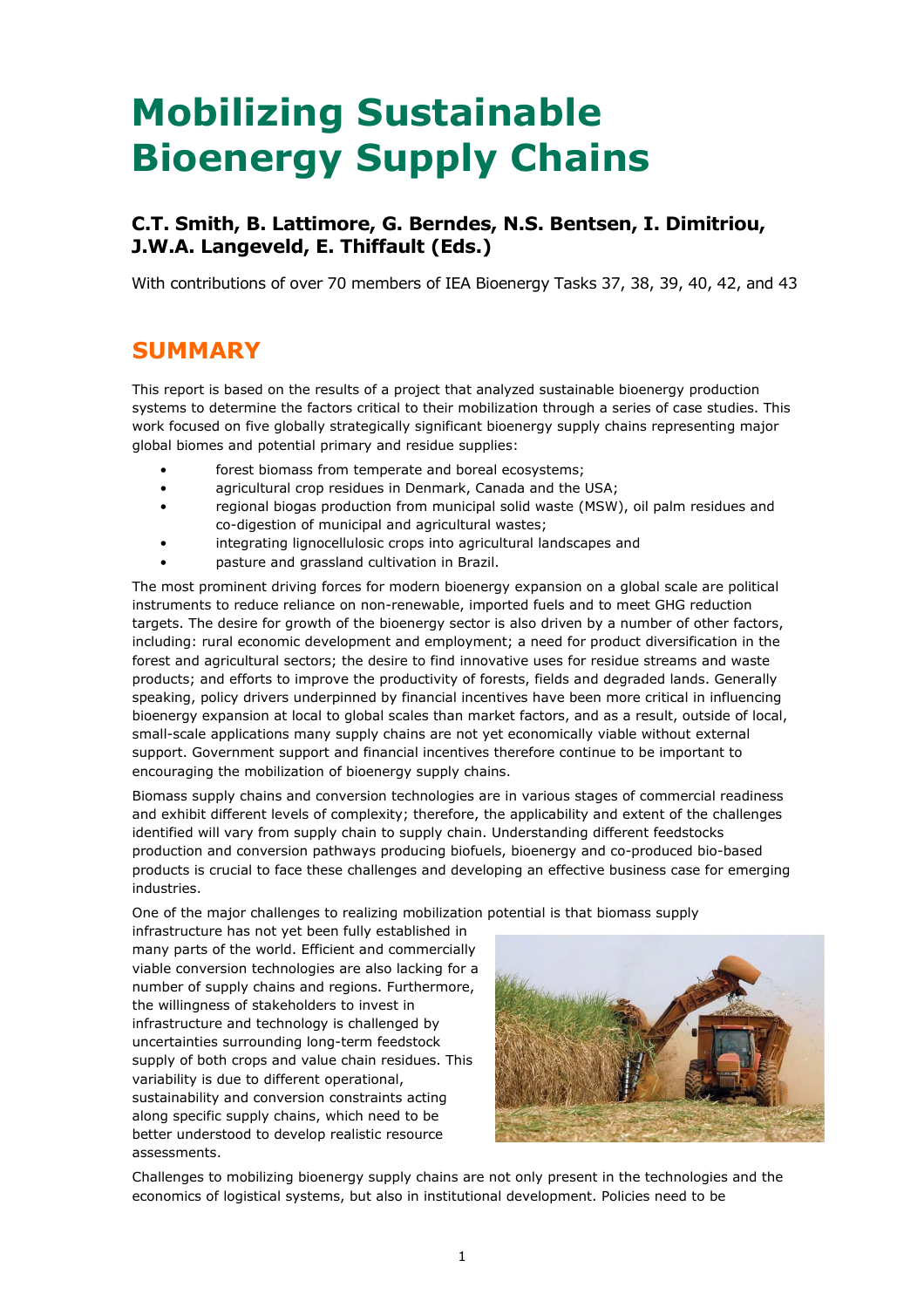coordinated across departments (e.g., forests, agriculture, energy, environment and climate change) to support and govern emerging bioenergy systems. Regulations must ensure that increased biomass outputs respect sustainability considerations, which also need to be better understood.

Critical to supporting the mobilization of sustainable bioenergy supply chains is continued research and development into supply chain optimization, particularly developing more efficient and costeffective technologies. Significant opportunities also exist to increase supply chain efficiencies through technology transfer from regions with well-developed supply chains to regions with minimal bioenergy deployment and learning-through-doing. Streamlining biomass supply chains with existing silvicultural and agricultural practices (e.g., timing of operations, use of machinery) is another opportunity to increase efficiencies and cost effectiveness, while at the same time increasing the overall productivity of existing practices.

If bioenergy supply chains are to be sustainable over the long term and appeal to a wide range of stakeholders, they must be economically attractive, socially acceptable and/or offer social and economic benefits to communities, and, maintain or improve ecosystem services.

The synthesis report as well as the supply chain reports are available at: <http://www.ieabioenergy.com/publications/mobilizing-sustainable-bioenergy-supply-chain>

## **CONCLUSIONS**

Significant opportunities exist to reduce greenhouse gas emissions, increase domestic energy security, boost rural economies and even improve local environmental conditions through the deployment of sustainable bioenergy and bio-based product supply chains. There is currently a wide variety of promising feedstocks, conversion pathways and different end products that can be produced at a range of scales. However, there are a number of technical, institutional, and socioeconomic challenges to market penetration of bioenergy that need to be faced in order to realize opportunities on a wider scale (Figure 1). Some of the most significant challenges include issues related to: supply chain complexity and cost, including logistics and intermediate storage; market development and penetration; confidence in feedstock inventory estimates; development status of major conversion technologies; and satisfying a growing number of sustainability requirements.

| mobilization         | Opportunities to encourage sustainable bioenergy supply chain                                                                                                                                                                                                                                                                                                                              |  |
|----------------------|--------------------------------------------------------------------------------------------------------------------------------------------------------------------------------------------------------------------------------------------------------------------------------------------------------------------------------------------------------------------------------------------|--|
| Technical            | • Research and development of improved technologies<br>and supply chain optimization<br>• Technology transfer from experienced regions to<br>regions with minimal bioenergy deployment<br>• Learning-by-doing (e.g., starting small and scaling)<br>• System design optimizing local conditions and using<br>existing infrastructure<br>• Biomass production that is aligned with existing |  |
| Institutional        | silvicultural and agricultural practices<br>• Clear and consistent policy definitions and goals for<br>renewable energy<br>• Coordinated policies for forestry, agriculture, renewable<br>energy and climate change                                                                                                                                                                        |  |
|                      | • Cooperative organizational structures along the supply<br>chain<br>• Internationally accepted sustainability standards<br>• Good governance systems to guide sustainable<br>practices<br>• Guaranteed long-term support (e.g., feed-in tariffs,<br>renewable energy credits, subsidies)                                                                                                  |  |
| Social &<br>economic | Competitive business case incl. valuation of co- and by-<br>products & available financial investment capital<br>• Broad societal stakeholder consensus on pathways to<br>achieve energy system transformation                                                                                                                                                                             |  |

#### Social, economic and environmental opportunities

- Reduced greenhouse gas emissions through replacement of fossil fuels
- Increased domestic energy security
- Rural economic development and employment opportunities
- Potential improvement in local environmental conditions
- Possible contribution to improving renewable resource management practices
- Added value to lands maintained in forestry and agriculture

Figure 1. Summary of opportunities to mobilize bioenergy and realize positive benefits